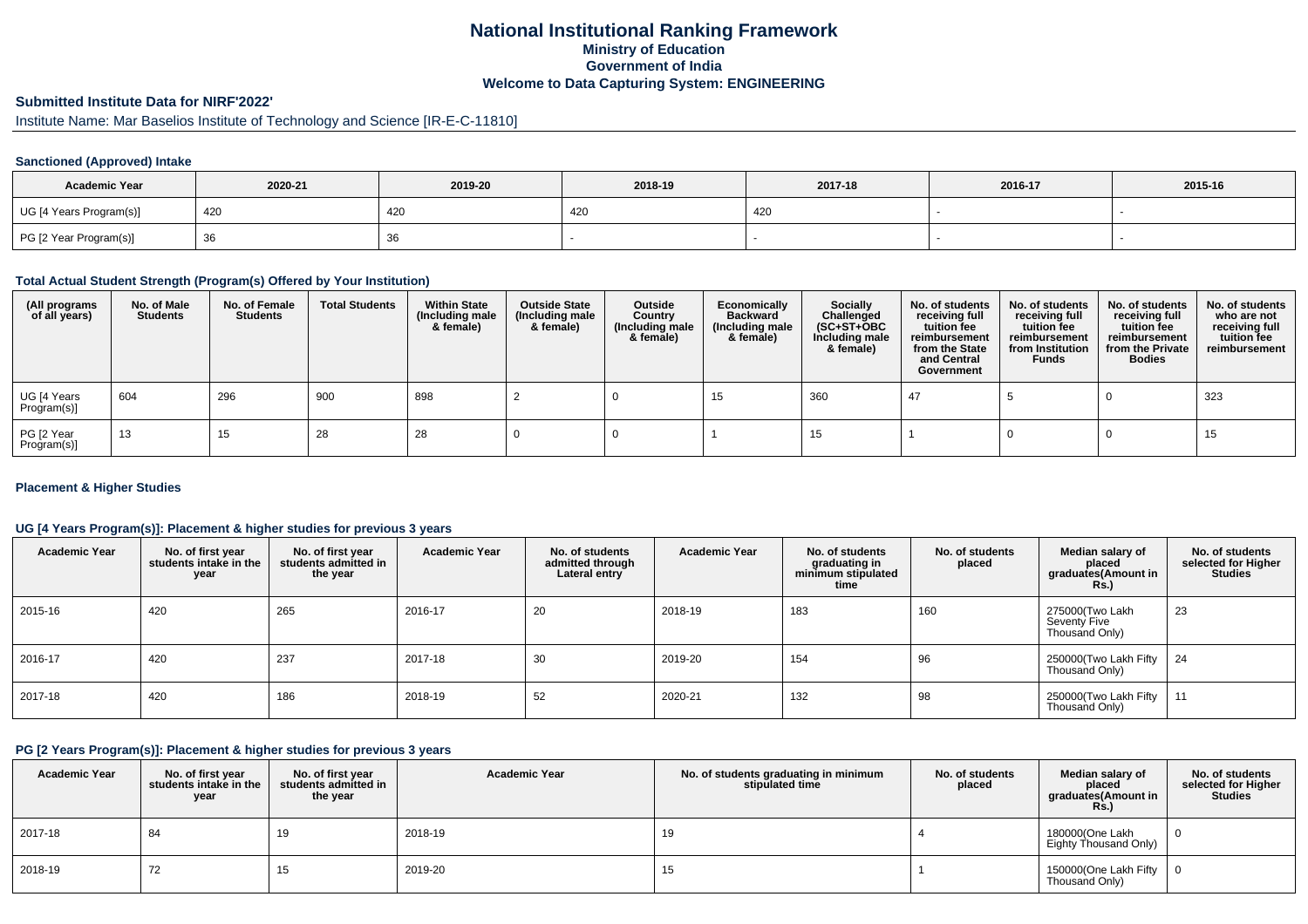| 2019-20 | . н. |  | 2020-21 |  |  | 0(Zero) |  |
|---------|------|--|---------|--|--|---------|--|
|---------|------|--|---------|--|--|---------|--|

### **Ph.D Student Details**

| Ph.D (Student pursuing doctoral program till 2020-21 Students admitted in the academic year 2020-21 should not be entered here.) |         |                       |         |  |  |  |  |
|----------------------------------------------------------------------------------------------------------------------------------|---------|-----------------------|---------|--|--|--|--|
|                                                                                                                                  |         | <b>Total Students</b> |         |  |  |  |  |
| Full Time                                                                                                                        |         |                       |         |  |  |  |  |
| Part Time                                                                                                                        |         |                       |         |  |  |  |  |
| No. of Ph.D students graduated (including Integrated Ph.D)                                                                       |         |                       |         |  |  |  |  |
|                                                                                                                                  | 2020-21 | 2019-20               | 2018-19 |  |  |  |  |
| Full Time                                                                                                                        |         |                       |         |  |  |  |  |
| Part Time                                                                                                                        |         |                       |         |  |  |  |  |

### **Financial Resources: Utilised Amount for the Capital expenditure for previous 3 years**

| <b>Academic Year</b>                                                                                                                                                                   | 2020-21                                                                 | 2019-20                                                                  | 2018-19                                                                                         |  |  |  |  |  |
|----------------------------------------------------------------------------------------------------------------------------------------------------------------------------------------|-------------------------------------------------------------------------|--------------------------------------------------------------------------|-------------------------------------------------------------------------------------------------|--|--|--|--|--|
|                                                                                                                                                                                        | <b>Utilised Amount</b>                                                  | <b>Utilised Amount</b>                                                   | <b>Utilised Amount</b>                                                                          |  |  |  |  |  |
| Annual Capital Expenditure on Academic Activities and Resources (excluding expenditure on buildings)                                                                                   |                                                                         |                                                                          |                                                                                                 |  |  |  |  |  |
| Library (Books, Journals and e-Resources only)                                                                                                                                         | 91668 (Ninety One Thousand Six Hundred and Sixty Eight<br>Only)         | 355021 (Three Lakh Fifty Five Thousand and Twenty One<br>Only)           | 162481 (One Lakh Sixty Two Thousand Four Hundred and<br>Eighty One Only)                        |  |  |  |  |  |
| New Equipment and software for Laboratories                                                                                                                                            | 192510 (One Lakh Ninety Two Thousand Five Hundred and<br>Ten Only)      | 266800 (Two Lakh Sixty Six Thousand and Eight Hundred<br>Only)           | 220359 (Two Lakh Twenty Thousand Three Hundred and Fifty<br>Nine Only)                          |  |  |  |  |  |
| <b>Engineering Workshops</b>                                                                                                                                                           | 1000 (Thousand Only)                                                    | 60800 (Sixty Thousand and Eight Hundred Only)                            | 133859 (One Lakh Thirty Three Thousand Eight Hundred and<br>Fifty Nine Only)                    |  |  |  |  |  |
| Other expenditure on creation of Capital Assets (For setting up classrooms, seminar hall, conference hall, library, Lab, Engg<br>workshops excluding expenditure on Land and Building) | 246136 (Two Lakh Forty Six Thousand One Hundred and<br>Thirty Six Only) | 1415670 (Fourteen Lakh Fifteen Thousand Six Hundred and<br>Seventy Only) | <sup>1</sup> 2836259 (Twenty Eight Lakh Thirty Six Thousand Two<br>Hundred and Fifty Nine Only) |  |  |  |  |  |

### **Financial Resources: Utilised Amount for the Operational expenditure for previous 3 years**

| <b>Academic Year</b>                                                                                                                                                                            | 2020-21                                                                                        | 2019-20                                                                                          | 2018-19                                                                                |  |  |  |  |
|-------------------------------------------------------------------------------------------------------------------------------------------------------------------------------------------------|------------------------------------------------------------------------------------------------|--------------------------------------------------------------------------------------------------|----------------------------------------------------------------------------------------|--|--|--|--|
|                                                                                                                                                                                                 | <b>Utilised Amount</b>                                                                         | <b>Utilised Amount</b>                                                                           | <b>Utilised Amount</b>                                                                 |  |  |  |  |
| <b>Annual Operational Expenditure</b>                                                                                                                                                           |                                                                                                |                                                                                                  |                                                                                        |  |  |  |  |
| Salaries (Teaching and Non Teaching staff)                                                                                                                                                      | 26639895 (Two Crore Sixty Six Lakh Thirty Nine Thousand<br>Eight Hundred and Ninety Five Only) | 47566983 (Four Crore Seventy Five Lakh Sixty Six Thousand<br>Nine Hundred and Eighty Three Only) | 48706259 (Four Crore Eighty Seven Lakh Six Thousand Two<br>Hundred and Fifty Nine Only |  |  |  |  |
| Maintenance of Academic Infrastructure or consumables and<br>other running expenditures (excluding maintenance of hostels<br>and allied services, rent of the building, depreciation cost, etc) | 284752 (Two Lakh Eighty Four Thousand Seven Hundred and<br>Fifty Two Only)                     | 345567 (Three Lakh Forty Five Thousand Five Hundred and<br>Sixty Seven Only)                     | 1769452 (Seventeen Lakh Sixty Nine Thousand Four Hundred<br>and Fifty Two Only)        |  |  |  |  |
| Seminars/Conferences/Workshops                                                                                                                                                                  | 19300 (Nineteen Thousand and Three Hundred Only)                                               | 283798 (Two Lakh Eighty Three Thousand Seven Hundred<br>and Ninety Eight Only)                   | 142236 (One Lakh Forty Two Thousand Two Hundred and<br>Thirty Six Only)                |  |  |  |  |

**IPR**

| Calendar year            | 2020 | 2019 | 2018 |
|--------------------------|------|------|------|
| No. of Patents Published |      |      |      |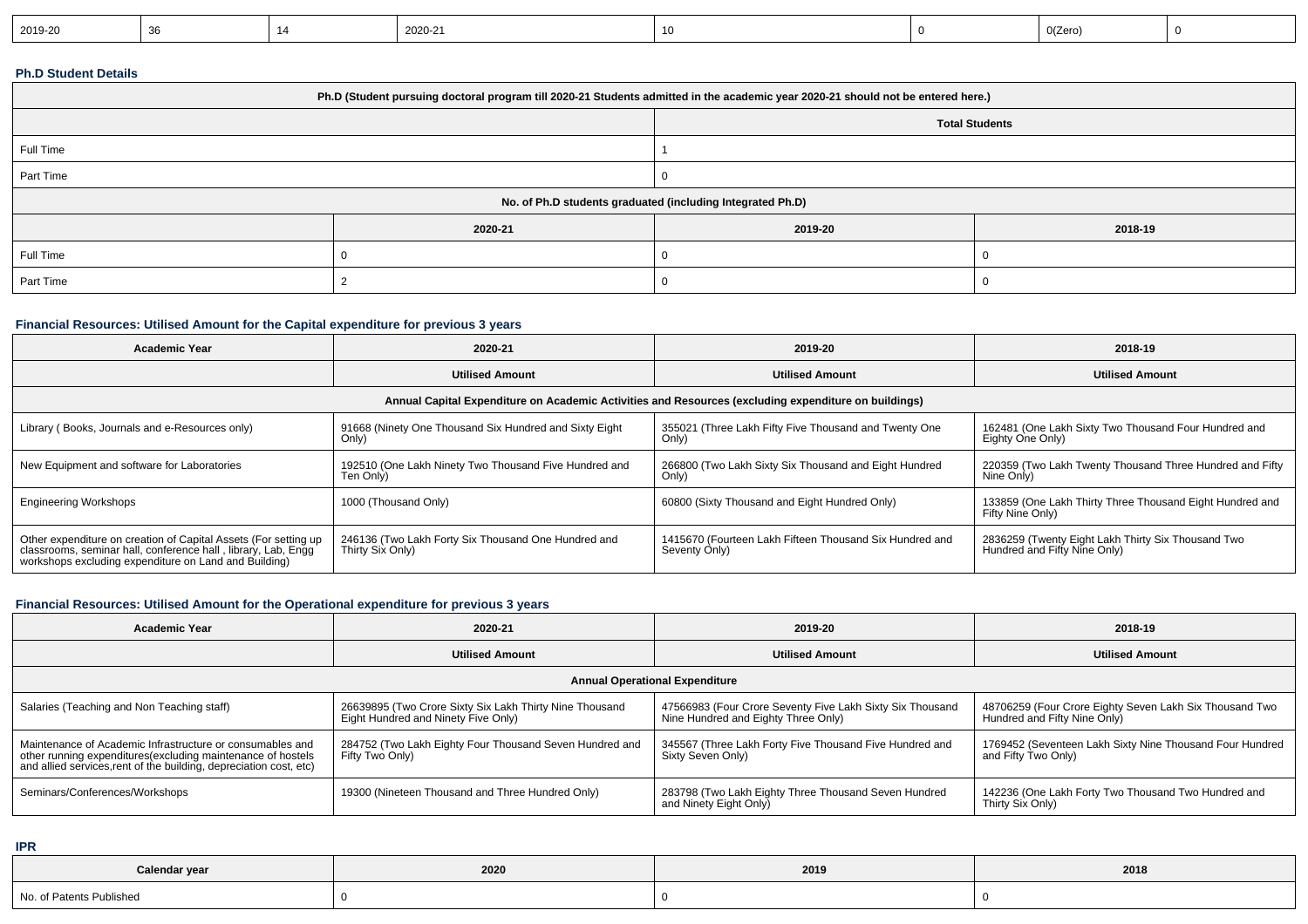| No. of Patents Granted |
|------------------------|
|------------------------|

### **Sponsored Research Details**

| <b>Financial Year</b>                    | 2020-21 | 2019-20 | 2018-19 |
|------------------------------------------|---------|---------|---------|
| Total no. of Sponsored Projects          |         |         |         |
| Total no. of Funding Agencies            |         |         |         |
| Total Amount Received (Amount in Rupees) |         |         |         |
| Amount Received in Words                 | Zero    | Zero    | Zero    |

### **Consultancy Project Details**

| <b>Financial Year</b>                    | 2020-21            | 2019-20                                    | 2018-19                        |
|------------------------------------------|--------------------|--------------------------------------------|--------------------------------|
| Total no. of Consultancy Projects        |                    |                                            | 14                             |
| Total no. of Client Organizations        |                    |                                            |                                |
| Total Amount Received (Amount in Rupees) | 9000               | 5350                                       | 5200                           |
| Amount Received in Words                 | Nine Thousand Only | Five Thousand Three Hundred and Fifty Only | Five Thousand Two Hundred Only |

### **PCS Facilities: Facilities of physically challenged students**

| 1. Do your institution buildings have Lifts/Ramps?                                                                                                         | Yes, more than 80% of the buildings |
|------------------------------------------------------------------------------------------------------------------------------------------------------------|-------------------------------------|
| 2. Do your institution have provision for walking aids, including wheelchairs and transportation from one building to another for<br>handicapped students? | Yes                                 |
| 3. Do your institution buildings have specially designed toilets for handicapped students?                                                                 | Yes, more than 80% of the buildings |

# **Faculty Details**

| Srno | <b>Name</b>                         | Age | Designation                | Gender | Qualification | <b>Experience (In</b><br>Months) | <b>Currently working</b><br>with institution? | <b>Joining Date</b> | <b>Leaving Date</b>      | <b>Association type</b> |
|------|-------------------------------------|-----|----------------------------|--------|---------------|----------------------------------|-----------------------------------------------|---------------------|--------------------------|-------------------------|
|      | Jobil Varghese                      | 47  | <b>Assistant Professor</b> | Male   | M.Tech        | 230                              | Yes                                           | 01-07-2013          | $\sim$                   | Regular                 |
| 2    | <b>Shainy Peter</b>                 | 34  | <b>Assistant Professor</b> | Female | M.Tech        | 122                              | Yes                                           | 01-07-2011          | $\sim$                   | Regular                 |
| 3    | Uma K                               | 36  | <b>Assistant Professor</b> | Female | M.Tech        | 128                              | Yes                                           | 01-02-2011          | $\overline{\phantom{a}}$ | Regular                 |
| 4    | Soumya Markose                      | 34  | <b>Assistant Professor</b> | Female | M.Tech        | 134                              | Yes                                           | 01-07-2013          | --                       | Regular                 |
| 5    | <b>VEENA</b><br><b>JAYAKRISHNAN</b> | 31  | <b>Assistant Professor</b> | Female | M.Tech        | 68                               | Yes                                           | 01-02-2016          | $\sim$                   | Regular                 |
| 6    | Hyma Joy                            | 32  | <b>Assistant Professor</b> | Female | M.E.          | 110                              | Yes                                           | 19-07-2012          | $\sim$                   | Regular                 |
|      | Meenu George                        | 30  | <b>Assistant Professor</b> | Female | M.Tech        | 80                               | <b>No</b>                                     | 23-01-2015          | 07-01-2022               | Regular                 |
| 8    | Bonia Jose                          | 35  | <b>Assistant Professor</b> | Female | M.Tech        | 142                              | Yes                                           | 10-01-2011          | $\sim$                   | Regular                 |
| 9    | LINCY P ALIAS                       | 37  | <b>Assistant Professor</b> | Female | M.Sc.         | 151                              | Yes                                           | 14-07-2014          | $\overline{\phantom{a}}$ | Regular                 |
| 10   | Teena Skaria                        | 33  | <b>Assistant Professor</b> | Female | M.E.          | 109                              | Yes                                           | 12-07-2012          | $\overline{\phantom{a}}$ | Regular                 |
| 11   | <b>NEENU ANNA</b><br><b>MATHEW</b>  | 41  | <b>Assistant Professor</b> | Female | M.Sc.         | 183                              | Yes                                           | 04-01-2010          | $\overline{\phantom{a}}$ | Regular                 |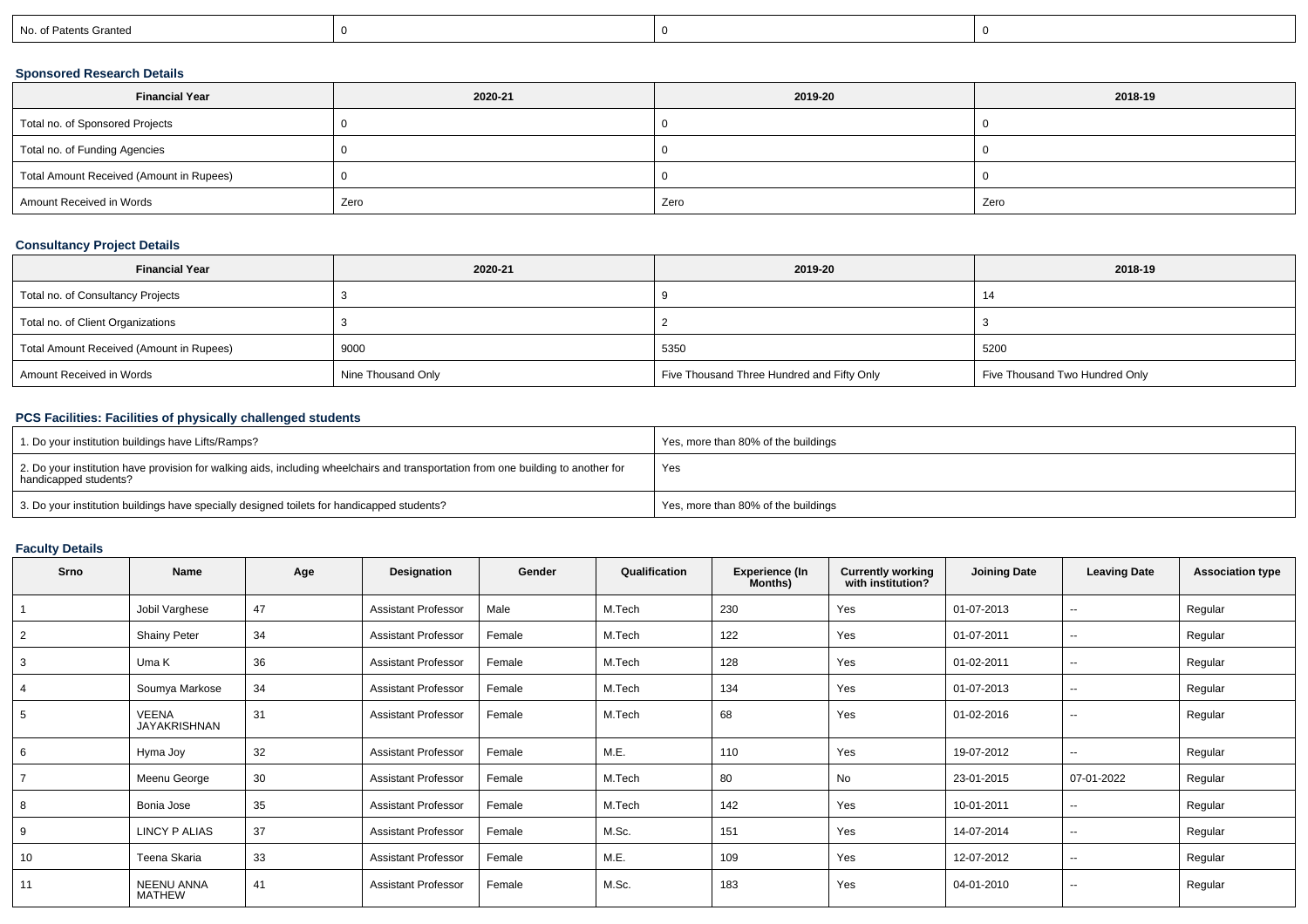| 12 | Nevil Johnson             | 39 | <b>Assistant Professor</b> | Male   | M.Tech          | 158 | Yes | 18-06-2012 | $\overline{\phantom{a}}$ | Regular |
|----|---------------------------|----|----------------------------|--------|-----------------|-----|-----|------------|--------------------------|---------|
| 13 | Renu Mary George          | 34 | <b>Assistant Professor</b> | Female | M.Tech          | 120 | Yes | 01-07-2013 | --                       | Regular |
| 14 | Vijayraj M M              | 32 | <b>Assistant Professor</b> | Male   | M.Tech          | 92  | Yes | 14-07-2014 | $\overline{\phantom{a}}$ | Regular |
| 15 | Jimson Varghese           | 41 | <b>Assistant Professor</b> | Male   | M.Tech          | 238 | Yes | 01-07-2011 | --                       | Regular |
| 16 | Jikku George<br>Kuruvilla | 35 | <b>Assistant Professor</b> | Male   | M.Tech          | 134 | Yes | 09-07-2012 | --                       | Regular |
| 17 | Angel M Eldhose           | 38 | <b>Assistant Professor</b> | Male   | M.Tech          | 135 | Yes | 18-06-2012 | --                       | Regular |
| 18 | Fr DANNIS JOY             | 35 | <b>Assistant Professor</b> | Male   | M.A.(Economics) | 62  | Yes | 01-07-2016 | Ξ.                       | Regular |
| 19 | Hema M                    | 28 | <b>Assistant Professor</b> | Female | M.Tech          | 42  | Yes | 23-01-2018 | $\overline{\phantom{a}}$ | Regular |
| 20 | Bini M J                  | 30 | <b>Assistant Professor</b> | Female | M.Tech          | 72  | Yes | 10-08-2015 | --                       | Regular |
| 21 | JIFFY JOSEPH              | 38 | <b>Assistant Professor</b> | Female | M.Sc.           | 173 | Yes | 03-08-2012 | $\sim$                   | Regular |
| 22 | Anna M Thomas             | 33 | <b>Assistant Professor</b> | Female | M.Tech          | 80  | Yes | 22-01-2015 | --                       | Regular |
| 23 | Divya P Paul              | 31 | <b>Assistant Professor</b> | Female | M.E.            | 72  | Yes | 07-08-2015 | -−                       | Regular |
| 24 | Mahesh K M                | 35 | <b>Assistant Professor</b> | Male   | M.Tech          | 112 | Yes | 04-07-2014 | Ξ.                       | Regular |
| 25 | <b>ELSA K MATHEW</b>      | 38 | <b>Assistant Professor</b> | Female | M.Sc.           | 134 | Yes | 26-07-2012 | Ξ.                       | Regular |
| 26 | Elson Paul V              | 31 | <b>Assistant Professor</b> | Male   | M.Tech          | 92  | Yes | 11-02-2014 | --                       | Regular |
| 27 | Basil Kumar N K           | 32 | <b>Assistant Professor</b> | Male   | M.Tech          | 107 | Yes | 01-07-2013 | $\overline{\phantom{a}}$ | Regular |
| 28 | Saju Haneef               | 31 | <b>Assistant Professor</b> | Male   | M.Tech          | 85  | Yes | 13-08-2013 | --                       | Regular |
| 29 | Jerin Susan Joy           | 34 | <b>Assistant Professor</b> | Female | M.Tech          | 98  | Yes | 01-08-2013 | $\overline{\phantom{a}}$ | Regular |
| 30 | Siji Shanty               | 48 | Other                      | Female | <b>MSW</b>      | 288 | Yes | 01-04-2015 | Ξ.                       | Regular |
| 31 | Sherin Thomas             | 36 | <b>Assistant Professor</b> | Female | M.E.            | 165 | Yes | 26-08-2009 | $\overline{\phantom{a}}$ | Regular |
| 32 | RINKU KURIAKOSE           | 31 | <b>Assistant Professor</b> | Female | M.Tech          | 68  | Yes | 01-07-2016 | -−                       | Regular |
| 33 | Shiney Varghese           | 63 | Professor                  | Female | M.E.            | 420 | Yes | 13-05-2014 | Ξ.                       | Regular |
| 34 | <b>Bibin K Tharian</b>    | 31 | <b>Assistant Professor</b> | Male   | M.Tech          | 85  | Yes | 28-01-2015 | --                       | Regular |
| 35 | Minu Mary Joy             | 33 | <b>Assistant Professor</b> | Female | M.E.            | 106 | Yes | 06-08-2012 | --                       | Regular |
| 36 | Jijo Varghese             | 31 | <b>Assistant Professor</b> | Male   | M.E.            | 97  | Yes | 01-08-2014 | Ξ.                       | Regular |
| 37 | Rini Varghese             | 37 | <b>Assistant Professor</b> | Female | M.Tech          | 135 | Yes | 01-07-2010 | Ξ.                       | Regular |
| 38 | <b>Basil Eldhose</b>      | 30 | <b>Assistant Professor</b> | Female | M.Tech          | 47  | Yes | 24-03-2018 | $\sim$                   | Regular |
| 39 | Anil M G                  | 53 | <b>Assistant Professor</b> | Male   | M.Tech          | 142 | Yes | 04-09-2012 | $\sim$                   | Regular |
| 40 | Thomas George             | 34 | <b>Assistant Professor</b> | Male   | M.E.            | 133 | Yes | 18-06-2012 | $\sim$                   | Regular |
| 41 | Abhilash K V              | 31 | <b>Assistant Professor</b> | Male   | M.Tech          | 79  | Yes | 22-01-2015 | --                       | Regular |
| 42 | Shiju<br>Ramachandran     | 33 | <b>Assistant Professor</b> | Male   | M.Tech          | 108 | Yes | 01-07-2013 | Щ,                       | Regular |
| 43 | Naveen B<br>Parappattu    | 32 | <b>Assistant Professor</b> | Male   | M.Tech          | 98  | Yes | 08-07-2013 | $\overline{\phantom{a}}$ | Regular |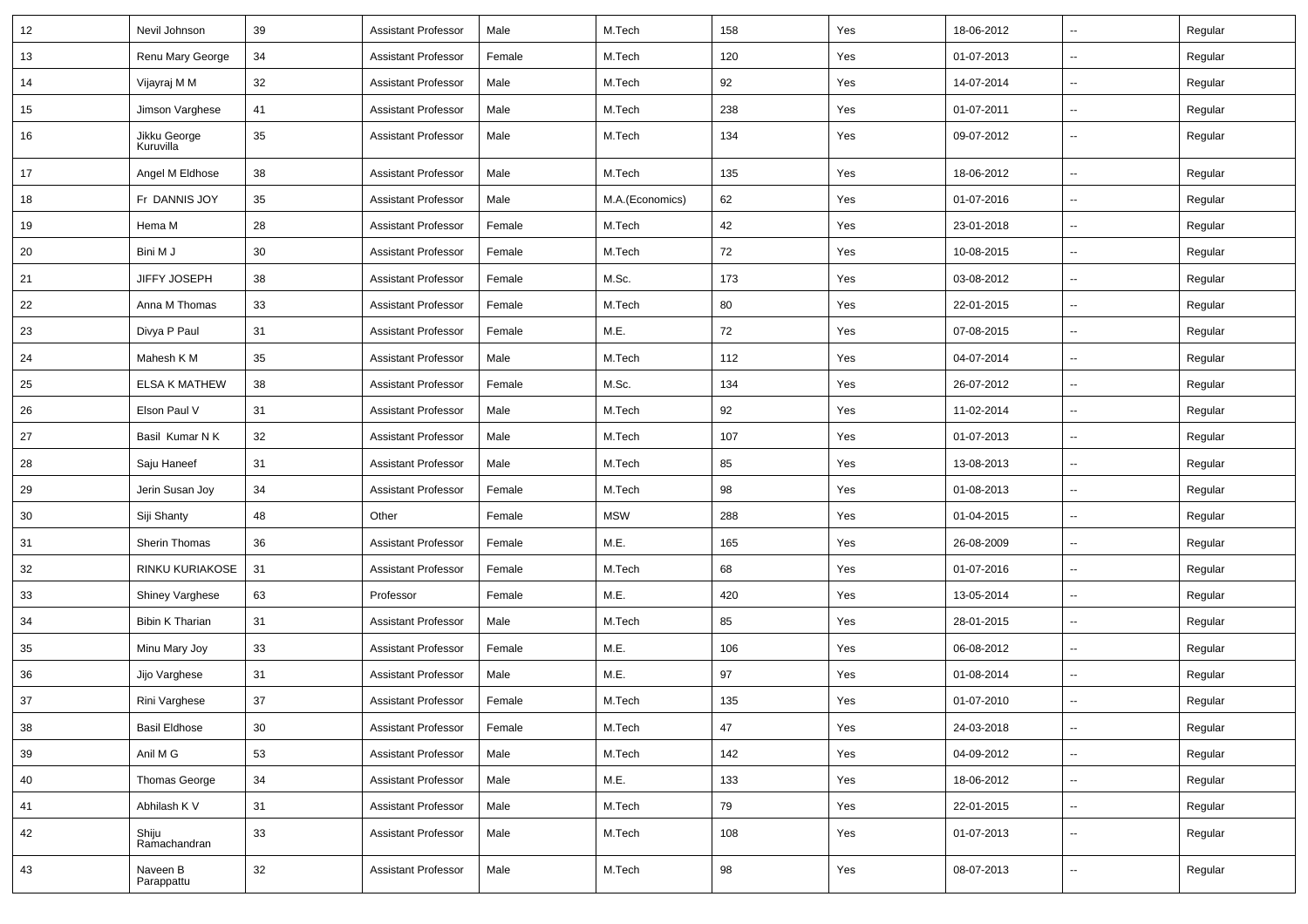| 44 | Arun Eldho Alias       | 35 | <b>Assistant Professor</b> | Male   | M.E.       | 156 | Yes | 29-08-2009 | Ξ.                       | Regular |
|----|------------------------|----|----------------------------|--------|------------|-----|-----|------------|--------------------------|---------|
| 45 | Mercy George           | 35 | <b>Assistant Professor</b> | Female | M.Tech     | 134 | Yes | 01-07-2010 | $\overline{\phantom{a}}$ | Regular |
| 46 | <b>LEENA THOMAS</b>    | 61 | Professor                  | Female | M.E.       | 466 | Yes | 06-06-2016 | $\sim$                   | Regular |
| 47 | Vidya Vijayan          | 33 | <b>Assistant Professor</b> | Female | M.Tech     | 96  | Yes | 26-08-2013 | $\overline{\phantom{a}}$ | Regular |
| 48 | Jinto Mathew           | 33 | <b>Assistant Professor</b> | Male   | M.Tech     | 110 | Yes | 26-07-2012 | -−                       | Regular |
| 49 | <b>MIDHUN MATHEW</b>   | 35 | <b>Assistant Professor</b> | Male   | M.Tech     | 122 | Yes | 01-07-2011 | Ξ.                       | Regular |
| 50 | Dr P Sojan lal         | 59 | Professor                  | Male   | Ph.D       | 421 | Yes | 19-02-2010 | $\sim$                   | Regular |
| 51 | ELMY T JOHN            | 34 | <b>Assistant Professor</b> | Female | M.Sc.      | 108 | Yes | 03-09-2015 | ⊶.                       | Regular |
| 52 | <b>Binoy Abraham</b>   | 59 | Associate Professor        | Male   | M.Tech     | 432 | Yes | 04-10-2011 | $\overline{\phantom{a}}$ | Regular |
| 53 | Susanna M<br>Santhosh  | 33 | <b>Assistant Professor</b> | Female | M.Tech     | 99  | No  | 04-07-2014 | 31-01-2022               | Regular |
| 54 | Jeena Jacob            | 32 | <b>Assistant Professor</b> | Female | M.Tech     | 100 | Yes | 01-07-2013 | $\overline{\phantom{a}}$ | Regular |
| 55 | SIJU JACOB             | 43 | <b>Assistant Professor</b> | Male   | M.Sc.      | 213 | Yes | 24-08-2009 | $\overline{\phantom{a}}$ | Regular |
| 56 | <b>Bincy Babu</b>      | 27 | <b>Assistant Professor</b> | Female | M.Tech     | 42  | Yes | 08-01-2018 | $\sim$                   | Regular |
| 57 | Jenty Joy              | 49 | Other                      | Male   | <b>MBA</b> | 252 | Yes | 29-08-2018 | $\sim$                   | Regular |
| 58 | Eldho Paul             | 40 | <b>Assistant Professor</b> | Male   | M.Sc.      | 185 | Yes | 24-08-2009 | $\overline{\phantom{a}}$ | Regular |
| 59 | Mintu Thomas           | 35 | <b>Assistant Professor</b> | Female | M.E.       | 111 | Yes | 14-07-2014 | Ξ.                       | Regular |
| 60 | Dr Lovely K M          | 63 | Professor                  | Female | Ph.D       | 493 | Yes | 11-06-2014 | $\overline{\phantom{a}}$ | Regular |
| 61 | Chethan Roy            | 31 | <b>Assistant Professor</b> | Male   | M.Tech     | 86  | Yes | 14-07-2014 | -−                       | Regular |
| 62 | <b>VIPIN JACOB</b>     | 35 | <b>Assistant Professor</b> | Male   | M.Sc.      | 128 | Yes | 10-08-2015 | Ξ.                       | Regular |
| 63 | Nedheesh Eldho<br>Baby | 35 | <b>Assistant Professor</b> | Male   | M.E.       | 156 | Yes | 29-08-2009 | $\overline{\phantom{a}}$ | Regular |
| 64 | Munna Basil Mathai     | 36 | <b>Assistant Professor</b> | Male   | M.E.       | 142 | Yes | 18-06-2012 | ш.                       | Regular |
| 65 | Eldhose Lomy           | 30 | <b>Assistant Professor</b> | Female | M.Tech     | 73  | Yes | 01-08-2017 | ⊶.                       | Regular |
| 66 | <b>AMMU THOMAS</b>     | 31 | <b>Assistant Professor</b> | Female | M.E.       | 68  | Yes | 08-02-2016 | $\sim$                   | Regular |
| 67 | Lekha Mathai P         | 64 | Professor                  | Female | M.Tech     | 400 | Yes | 01-07-2013 | --                       | Regular |
| 68 | Johny Joseph           | 65 | Professor                  | Male   | M.Tech     | 495 | Yes | 01-06-2011 | ⊷.                       | Regular |
| 69 | Sheela Varghese        | 66 | Assistant Professor        | Female | Ph.D       | 449 | Yes | 19-06-2012 |                          | Regular |
| 70 | Deepthy Varkey         | 33 | <b>Assistant Professor</b> | Female | M.Tech     | 110 | Yes | 29-08-2009 | $\overline{\phantom{a}}$ | Regular |
| 71 | Paul Mathews           | 33 | <b>Assistant Professor</b> | Male   | M.E.       | 104 | Yes | 01-01-2013 | $\overline{\phantom{a}}$ | Regular |
| 72 | MAHESH S               | 41 | <b>Assistant Professor</b> | Male   | M.Sc.      | 171 | Yes | 01-07-2010 | Щ,                       | Regular |
| 73 | Geethu<br>Shanmughan   | 32 | <b>Assistant Professor</b> | Female | M.Tech     | 91  | Yes | 17-01-2014 | $\overline{\phantom{a}}$ | Regular |
| 74 | Manju George           | 35 | <b>Assistant Professor</b> | Female | M.Tech     | 133 | Yes | 29-08-2009 | $\overline{\phantom{a}}$ | Regular |
| 75 | Robin George           | 34 | <b>Assistant Professor</b> | Male   | M.Tech     | 122 | Yes | 14-07-2014 | --                       | Regular |